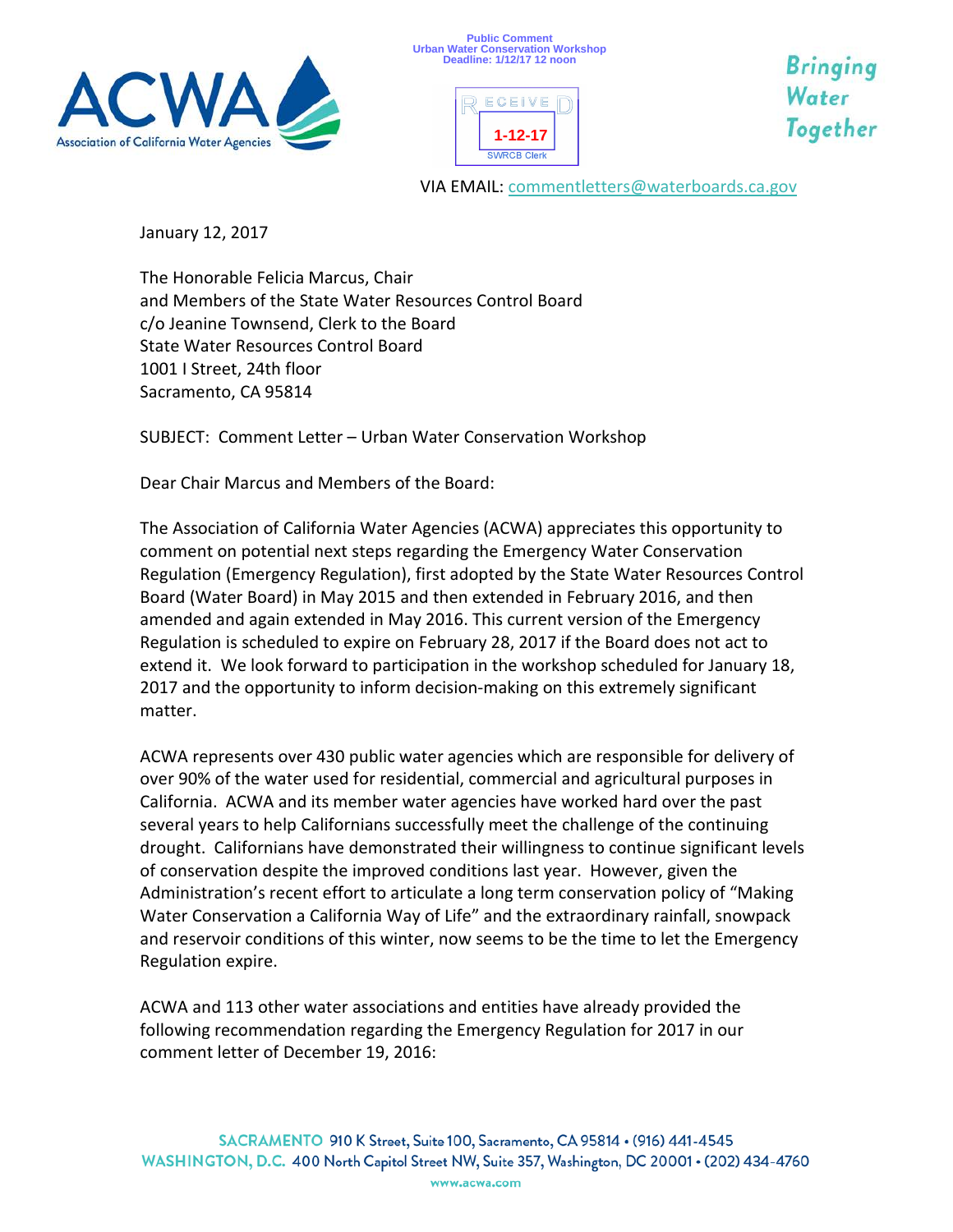

*As the State Water Resources Control Board (SWRCB) considers extending the emergency regulation in January/February 2017, they must consider that many parts of the state are not experiencing emergency drought conditions due to improved hydrologic conditions, development of drought resilient supplies, or both. The SWRCB should rescind the emergency conservation regulations for those areas with adequate supplies, and focus on those communities that require assistance in meeting the water demands of their community. The SWRCB could continue its "stress test" demand reduction measures for areas in which supplies are inadequate in 2017 to meet normal demands.*

The State Water Board in its notice on the January 18 workshop has solicited public comment on the following questions:

*1. What elements of the existing May 2016 Emergency Regulation, if any, should be modified? Should the State Water Board wait until the hydrology for the current water year is known (April or later) before proposing adjustments to the current method for calculating conservation standards? And, should the State Water Board allow suppliers to update or modify their conservation standard calculations (and if so, how)?*

**Response: The Emergency Regulation should not be modified. Instead, it should be allowed to expire. Based on current and likely hydrology for this current year, there is no longer a statewide drought emergency to justify extending the Emergency Regulation. Urban water suppliers statewide have uniformly demonstrated that they currently adequate water supplies, with a significant number of agencies demonstrating reliable water supplies in the case of 3 more dry years under the so called "stress tests". Voluntary conservation levels by water suppliers continue to be strong and local programs are working. In specific cases where water suppliers may face on-going drought challenges individual assistance could be provided, if justified and upon request.** 

*2. Should the State Water Board account for regional differences in snowpack, precipitation, and lingering drought impacts differently than under the current emergency regulation, and if so, how?*

**Response: Given the likelihood of above normal or even wet year conditions in almost all of the state by April and a robust water supply for urban water suppliers statewide, the Emergency Regulations are no longer warranted.** 

*3. Executive Order B-37-16 requires the Board to develop a proposal to achieve a mandatory reduction in potable water use that builds off the mandatory 25 percent reduction in previous Executive Orders and lessons learned through 2016. The Board, however, is not required to act on this proposal. Should the Board act now, or later if conditions warrant, to a conservation standard structure like the one the Board*